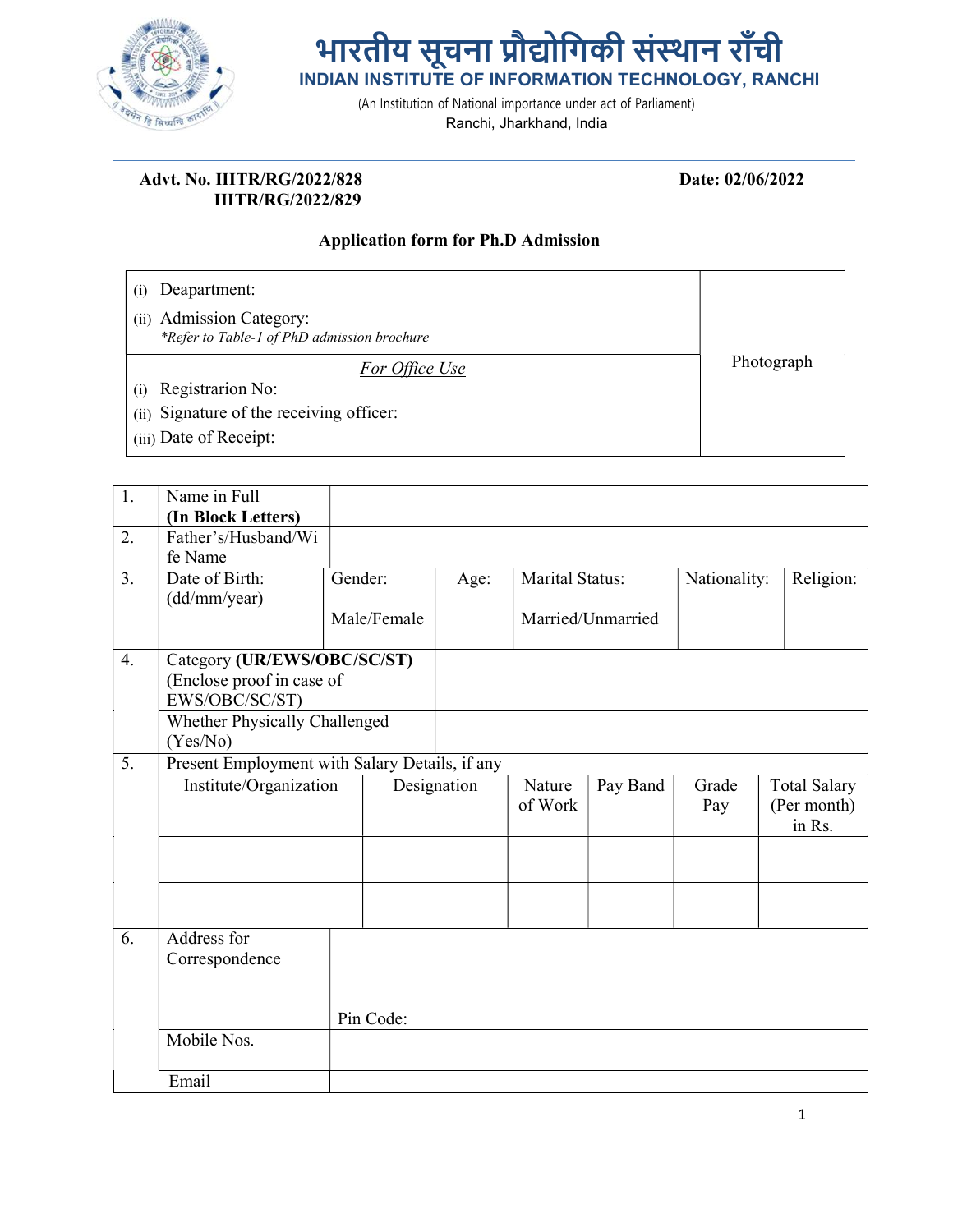| 7.  |                                  | <b>Permanent Address</b> |                                                             |                                       |                |  |                 |                                     |                |  |                                                                                            |                                 |                    |  |
|-----|----------------------------------|--------------------------|-------------------------------------------------------------|---------------------------------------|----------------|--|-----------------|-------------------------------------|----------------|--|--------------------------------------------------------------------------------------------|---------------------------------|--------------------|--|
|     |                                  |                          |                                                             |                                       |                |  |                 |                                     |                |  |                                                                                            |                                 |                    |  |
|     |                                  |                          |                                                             | Pin Code:                             |                |  |                 |                                     |                |  |                                                                                            |                                 |                    |  |
| 8.  |                                  |                          | Educational Qualifications (Please add more rows if needed) |                                       |                |  |                 |                                     |                |  |                                                                                            |                                 |                    |  |
|     | Sl.<br>Degree<br>Obtained<br>No. |                          |                                                             |                                       | Specialization |  |                 | Name of the<br>University/Institute |                |  | Year of<br>Passing                                                                         | $%$ of<br>Marks/<br><b>CGPA</b> | Class/<br>Division |  |
|     | (i)                              | M. Tech                  |                                                             |                                       |                |  |                 |                                     |                |  |                                                                                            |                                 |                    |  |
|     | (ii)                             | B. Tech.                 |                                                             |                                       |                |  |                 |                                     |                |  |                                                                                            |                                 |                    |  |
|     | (iii)                            | XII Class                |                                                             |                                       |                |  |                 |                                     |                |  |                                                                                            |                                 |                    |  |
|     | (iv)                             | X Class                  |                                                             |                                       |                |  |                 |                                     |                |  |                                                                                            |                                 |                    |  |
|     | (v)                              | Other if any             |                                                             |                                       |                |  |                 |                                     |                |  |                                                                                            |                                 |                    |  |
|     |                                  |                          |                                                             |                                       |                |  |                 |                                     |                |  |                                                                                            |                                 |                    |  |
| 9.  |                                  |                          | M.Tech Degree Details                                       |                                       |                |  |                 |                                     |                |  |                                                                                            |                                 |                    |  |
|     |                                  |                          | (i) M.Tech Dissertation Title                               |                                       |                |  |                 |                                     |                |  |                                                                                            |                                 |                    |  |
|     |                                  |                          |                                                             |                                       |                |  |                 |                                     |                |  |                                                                                            |                                 |                    |  |
|     |                                  |                          |                                                             |                                       |                |  |                 |                                     |                |  |                                                                                            |                                 |                    |  |
|     |                                  |                          | (ii) Area of M.Tech Dissertation work                       |                                       |                |  |                 |                                     |                |  |                                                                                            |                                 |                    |  |
|     |                                  |                          | (iii)Name(s) of Supervisor(s) & Address                     |                                       |                |  |                 |                                     |                |  |                                                                                            |                                 |                    |  |
|     |                                  |                          |                                                             |                                       |                |  |                 |                                     |                |  |                                                                                            |                                 |                    |  |
|     |                                  |                          |                                                             |                                       |                |  |                 |                                     |                |  |                                                                                            |                                 |                    |  |
|     |                                  |                          |                                                             |                                       |                |  |                 |                                     |                |  |                                                                                            |                                 |                    |  |
|     |                                  |                          |                                                             |                                       |                |  |                 |                                     |                |  |                                                                                            |                                 |                    |  |
|     |                                  |                          |                                                             |                                       |                |  |                 |                                     |                |  |                                                                                            |                                 |                    |  |
| 10. |                                  |                          |                                                             |                                       |                |  |                 |                                     |                |  | GATE/UGC-NET/CSIR-NET Examination Qualified, if any (attach self-attested copy of relevant |                                 |                    |  |
|     |                                  | certificate as proof)    |                                                             |                                       |                |  |                 |                                     |                |  |                                                                                            |                                 |                    |  |
|     | Reg. No.<br>Examination          |                          |                                                             | <b>Branch</b>                         |                |  | Year            |                                     | Marks<br>Score |  | All India                                                                                  | Valid/Invalid                   |                    |  |
|     |                                  | Name                     |                                                             |                                       |                |  |                 |                                     |                |  | Rank (AIR)                                                                                 |                                 | for current year   |  |
|     |                                  |                          |                                                             |                                       |                |  |                 |                                     |                |  |                                                                                            |                                 |                    |  |
|     |                                  |                          |                                                             |                                       |                |  |                 |                                     |                |  |                                                                                            |                                 |                    |  |
|     |                                  |                          |                                                             |                                       |                |  |                 |                                     |                |  |                                                                                            |                                 |                    |  |
|     |                                  |                          |                                                             |                                       |                |  |                 |                                     |                |  |                                                                                            |                                 |                    |  |
| 11. |                                  |                          |                                                             | Industrial Experience Details, if any |                |  |                 |                                     |                |  |                                                                                            |                                 |                    |  |
|     | Industry/Organization            |                          |                                                             | <b>Start Date</b>                     |                |  | <b>End Date</b> |                                     | Duration       |  | Designation                                                                                | Nature<br>of<br>work            | Pay<br>Scale       |  |
|     |                                  |                          |                                                             |                                       |                |  |                 |                                     |                |  |                                                                                            |                                 |                    |  |
|     |                                  |                          |                                                             |                                       |                |  |                 |                                     |                |  |                                                                                            |                                 |                    |  |
|     |                                  |                          |                                                             |                                       |                |  |                 |                                     |                |  |                                                                                            |                                 |                    |  |
|     |                                  |                          |                                                             |                                       |                |  |                 |                                     |                |  |                                                                                            |                                 |                    |  |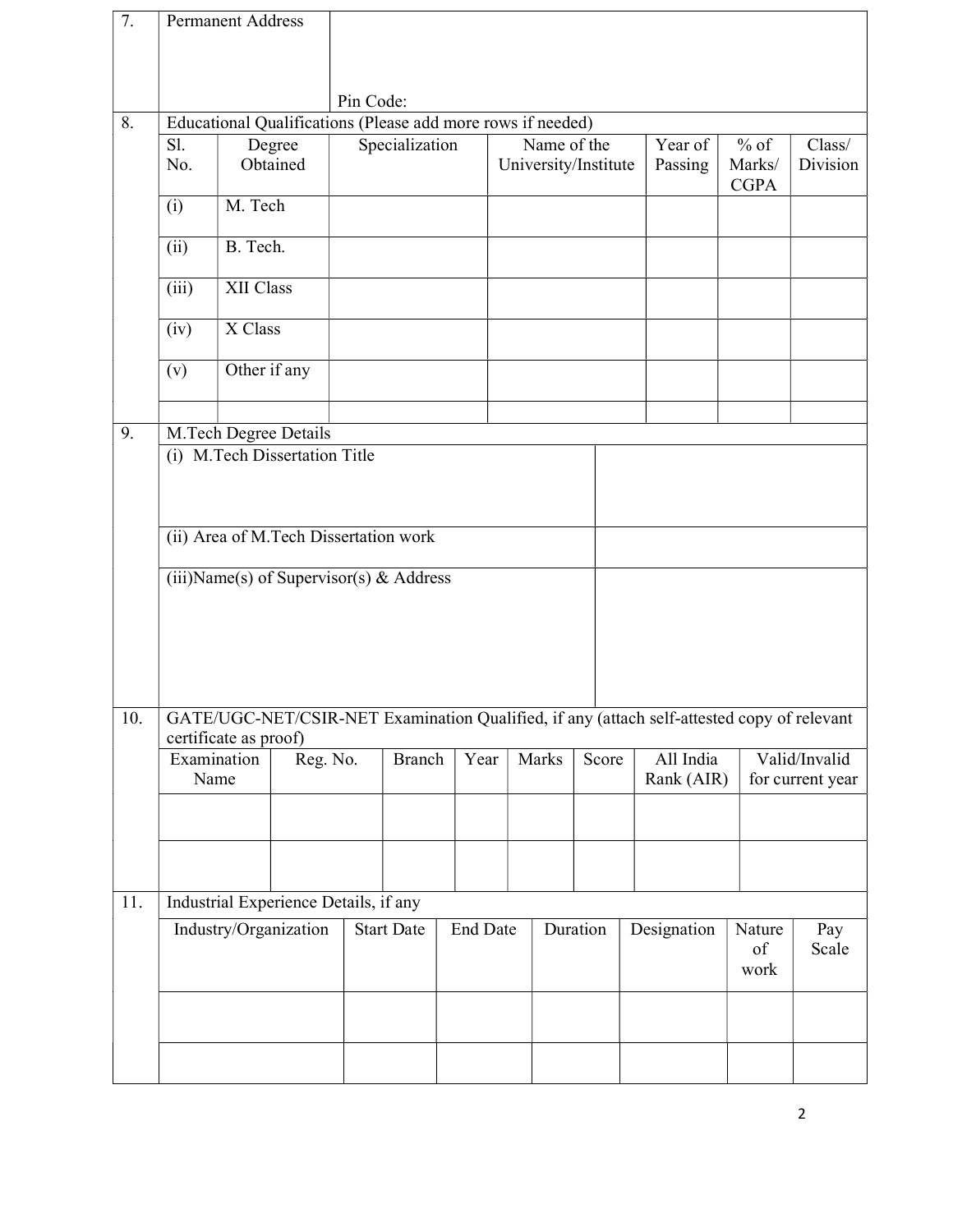| 12. | Teaching Experience Details, if any                                                                    |  |                      |                 |  |                          |                    |                       |                            |                                  |  |
|-----|--------------------------------------------------------------------------------------------------------|--|----------------------|-----------------|--|--------------------------|--------------------|-----------------------|----------------------------|----------------------------------|--|
|     | Institute/Organization                                                                                 |  | <b>Start Date</b>    | <b>End Date</b> |  | Duration                 | Designation        | Nature<br>of<br>work  |                            | Pay<br>Scale                     |  |
|     |                                                                                                        |  |                      |                 |  |                          |                    |                       |                            |                                  |  |
| 13. | R & D Experience Details, if any                                                                       |  |                      |                 |  |                          |                    |                       |                            |                                  |  |
|     | Institute/Organization                                                                                 |  | <b>Start Date</b>    | <b>End Date</b> |  | Duration                 | Designation        |                       | Nature<br>of<br>work       | Pay<br>Scale                     |  |
| 14. | Administrative Experience Details, if any                                                              |  |                      |                 |  |                          |                    |                       |                            |                                  |  |
|     | Institute/Organization                                                                                 |  | <b>Start Date</b>    | <b>End Date</b> |  | Duration                 | Designation        |                       | Nature<br>of<br>work       | Pay<br>Scale                     |  |
|     |                                                                                                        |  |                      |                 |  |                          |                    |                       |                            |                                  |  |
| 15. | Courses Taught during last 3 years, if any                                                             |  |                      |                 |  |                          |                    |                       |                            |                                  |  |
|     | Course Title                                                                                           |  |                      | Level (UG/PG)   |  |                          | <b>Branch</b>      |                       | No. of                     |                                  |  |
|     |                                                                                                        |  |                      |                 |  |                          |                    |                       |                            |                                  |  |
| 16. | Number of Publications, if any (Please attach a separate sheet with all details and also list the best |  |                      |                 |  |                          |                    |                       |                            |                                  |  |
|     | SCI/Scopus Journal papers along with ISBN No.):<br>Nature                                              |  |                      |                 |  | Published (SCI/Scopus)   |                    | In-Press (SCI/Scopus) |                            |                                  |  |
|     | (i) Refereed Journals                                                                                  |  | National             |                 |  |                          |                    |                       |                            |                                  |  |
|     |                                                                                                        |  | International        |                 |  |                          |                    |                       |                            |                                  |  |
|     | (ii) Conference<br>Proceedings                                                                         |  | National             |                 |  |                          |                    |                       |                            |                                  |  |
|     |                                                                                                        |  | International        |                 |  |                          |                    |                       |                            |                                  |  |
| 17. | Number of Books Published, if any:                                                                     |  |                      |                 |  |                          |                    |                       |                            |                                  |  |
|     | Title of the Book                                                                                      |  | Name of<br>Author(s) |                 |  | Name of the<br>Publisher | <b>ISBN</b><br>No. |                       | Year of<br>Publicati<br>on | Reprint<br>No.<br>Edition<br>No. |  |
|     |                                                                                                        |  |                      |                 |  |                          |                    |                       |                            |                                  |  |
|     |                                                                                                        |  |                      |                 |  |                          |                    |                       |                            |                                  |  |
| 18. | Number of Chapters Published, if any:                                                                  |  | Name of              |                 |  | Name of the              | <b>ISBN</b>        |                       | Year of                    | Reprint                          |  |
|     | Title of the Chapter<br>& Book                                                                         |  | Author(s)            |                 |  | Publisher                | No.                |                       | Publication                | No. /<br>Edition<br>No.          |  |
|     |                                                                                                        |  |                      |                 |  |                          |                    |                       |                            |                                  |  |
|     |                                                                                                        |  |                      |                 |  |                          |                    |                       |                            |                                  |  |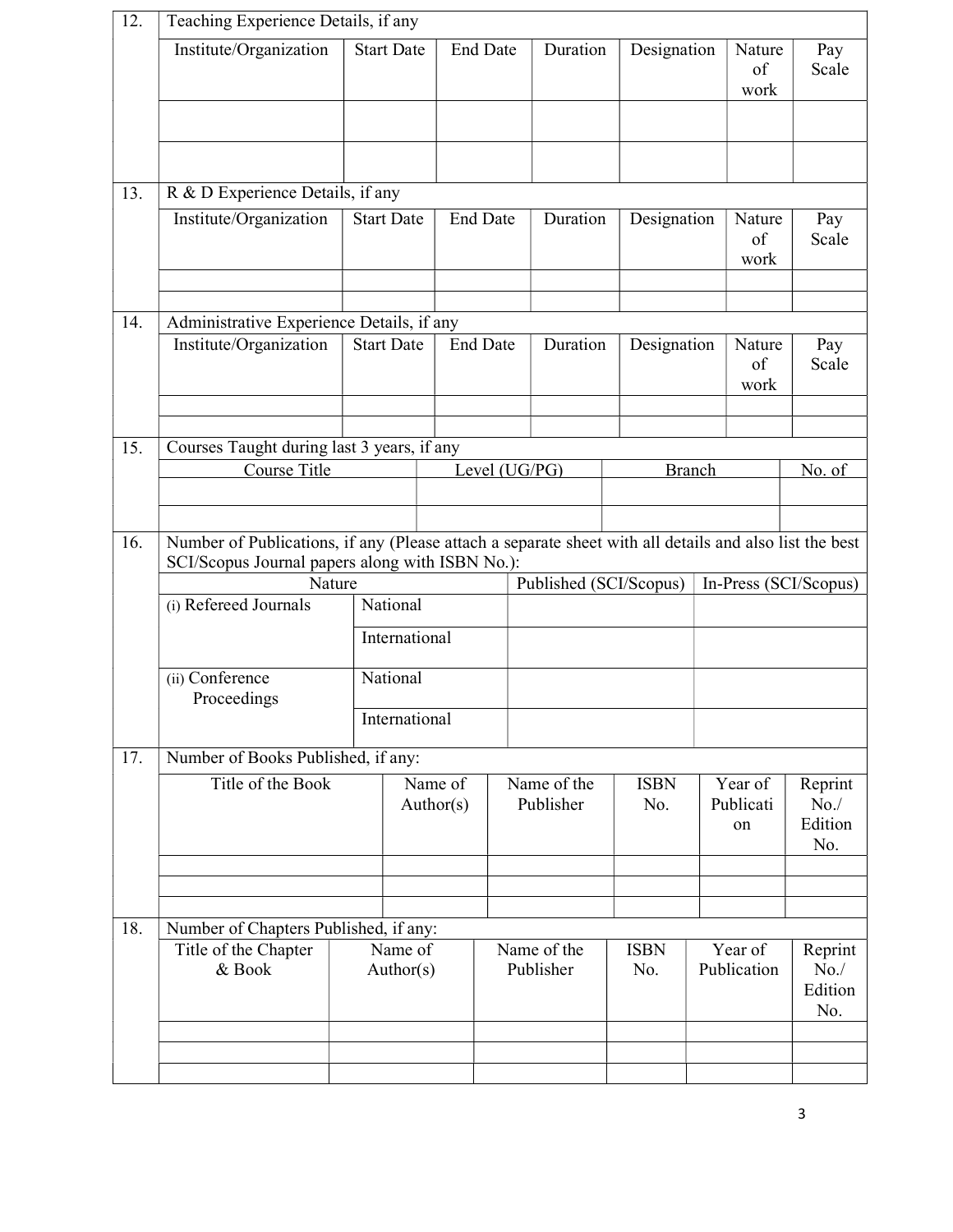| 19. | Editor of Journals, if any                                                   |    |                                  |            |  |                            |                  |                     |        |                       |             |  |  |  |
|-----|------------------------------------------------------------------------------|----|----------------------------------|------------|--|----------------------------|------------------|---------------------|--------|-----------------------|-------------|--|--|--|
|     | Name of the Journal                                                          |    | Name of the Publisher            |            |  | National                   |                  |                     |        |                       |             |  |  |  |
|     |                                                                              |    |                                  |            |  | /International             |                  |                     |        |                       |             |  |  |  |
|     |                                                                              |    |                                  |            |  |                            |                  |                     |        |                       |             |  |  |  |
| 20. |                                                                              |    |                                  |            |  |                            |                  |                     |        |                       |             |  |  |  |
|     | Reviewer of Journals, if any<br>Name of the Journal<br>Name of the Publisher |    |                                  |            |  |                            |                  |                     |        |                       |             |  |  |  |
|     |                                                                              |    |                                  |            |  | National<br>/International |                  |                     |        |                       |             |  |  |  |
|     |                                                                              |    |                                  |            |  |                            |                  |                     |        |                       |             |  |  |  |
|     |                                                                              |    |                                  |            |  |                            |                  |                     |        |                       |             |  |  |  |
|     |                                                                              |    |                                  |            |  |                            |                  |                     |        |                       |             |  |  |  |
|     |                                                                              |    |                                  |            |  |                            |                  |                     |        |                       |             |  |  |  |
| 21. | Number of Patents, if any:<br>Date & Year of                                 |    |                                  |            |  |                            |                  |                     |        |                       |             |  |  |  |
|     | Name of Patent                                                               |    | Awarding                         |            |  |                            | Registration No. |                     |        | Submitted             |             |  |  |  |
|     |                                                                              |    | Organization                     |            |  |                            |                  |                     | Award  |                       | if any      |  |  |  |
|     |                                                                              |    |                                  |            |  |                            |                  |                     |        |                       |             |  |  |  |
|     |                                                                              |    |                                  |            |  |                            |                  |                     |        |                       |             |  |  |  |
| 22. | Sponsored/Industry Projects, if any                                          |    |                                  |            |  |                            | Completed:       |                     |        |                       | On-going:   |  |  |  |
|     | Title of the Project                                                         |    | Spons                            | Year of    |  |                            | $\rm{PI}$        |                     |        | Total                 |             |  |  |  |
|     |                                                                              |    | ored                             | Completion |  |                            | Co-investigator  |                     |        | Amount in             | Complet     |  |  |  |
|     |                                                                              |    | Agen                             |            |  |                            |                  |                     | Lakhs. |                       | ed/         |  |  |  |
|     |                                                                              | cy |                                  |            |  |                            |                  |                     |        | Ongoing               |             |  |  |  |
|     |                                                                              |    |                                  |            |  |                            |                  |                     |        |                       |             |  |  |  |
|     |                                                                              |    |                                  |            |  |                            |                  |                     |        |                       |             |  |  |  |
| 23. | Number of Awards/Honours/Prizes/Medals:                                      |    |                                  |            |  |                            |                  |                     |        |                       |             |  |  |  |
|     | Awarded (Title)                                                              |    |                                  |            |  |                            |                  |                     |        |                       |             |  |  |  |
|     |                                                                              |    |                                  |            |  |                            |                  |                     |        |                       |             |  |  |  |
|     |                                                                              |    |                                  |            |  |                            |                  |                     |        |                       |             |  |  |  |
|     | Proposed, if any                                                             |    |                                  |            |  |                            |                  |                     |        |                       |             |  |  |  |
|     |                                                                              |    |                                  |            |  |                            |                  |                     |        |                       |             |  |  |  |
|     |                                                                              |    |                                  |            |  |                            |                  |                     |        |                       |             |  |  |  |
|     |                                                                              |    |                                  |            |  |                            |                  |                     |        |                       |             |  |  |  |
| 24. | Number of Short-Term Courses/Workshop/ Symposiums/Seminars Attended:         |    | Name of the                      |            |  |                            |                  |                     |        |                       |             |  |  |  |
|     | Type of the<br>Course/Workshop etc.                                          |    | Course/Workshop etc.             |            |  | Sponsoring<br>Agency       |                  | Period of<br>Course |        | Coordinator/<br>$Co-$ |             |  |  |  |
|     |                                                                              |    |                                  |            |  |                            |                  |                     |        |                       | Coordinator |  |  |  |
|     |                                                                              |    |                                  |            |  |                            |                  |                     |        |                       |             |  |  |  |
|     |                                                                              |    |                                  |            |  |                            |                  |                     |        |                       |             |  |  |  |
|     |                                                                              |    |                                  |            |  |                            |                  |                     |        |                       |             |  |  |  |
| 25. | Membership/Fellowship in Professional Bodies, if any                         |    |                                  |            |  |                            |                  |                     |        |                       |             |  |  |  |
|     | Name of the Professional Body                                                |    | Membership status (Life/ Annual) |            |  |                            |                  |                     |        |                       |             |  |  |  |
|     |                                                                              |    |                                  |            |  |                            |                  |                     |        |                       |             |  |  |  |
|     |                                                                              |    |                                  |            |  |                            |                  |                     |        |                       |             |  |  |  |
|     |                                                                              |    |                                  |            |  |                            |                  |                     |        |                       |             |  |  |  |
|     |                                                                              |    |                                  |            |  |                            |                  |                     |        |                       |             |  |  |  |
|     |                                                                              |    |                                  |            |  |                            |                  |                     |        |                       |             |  |  |  |